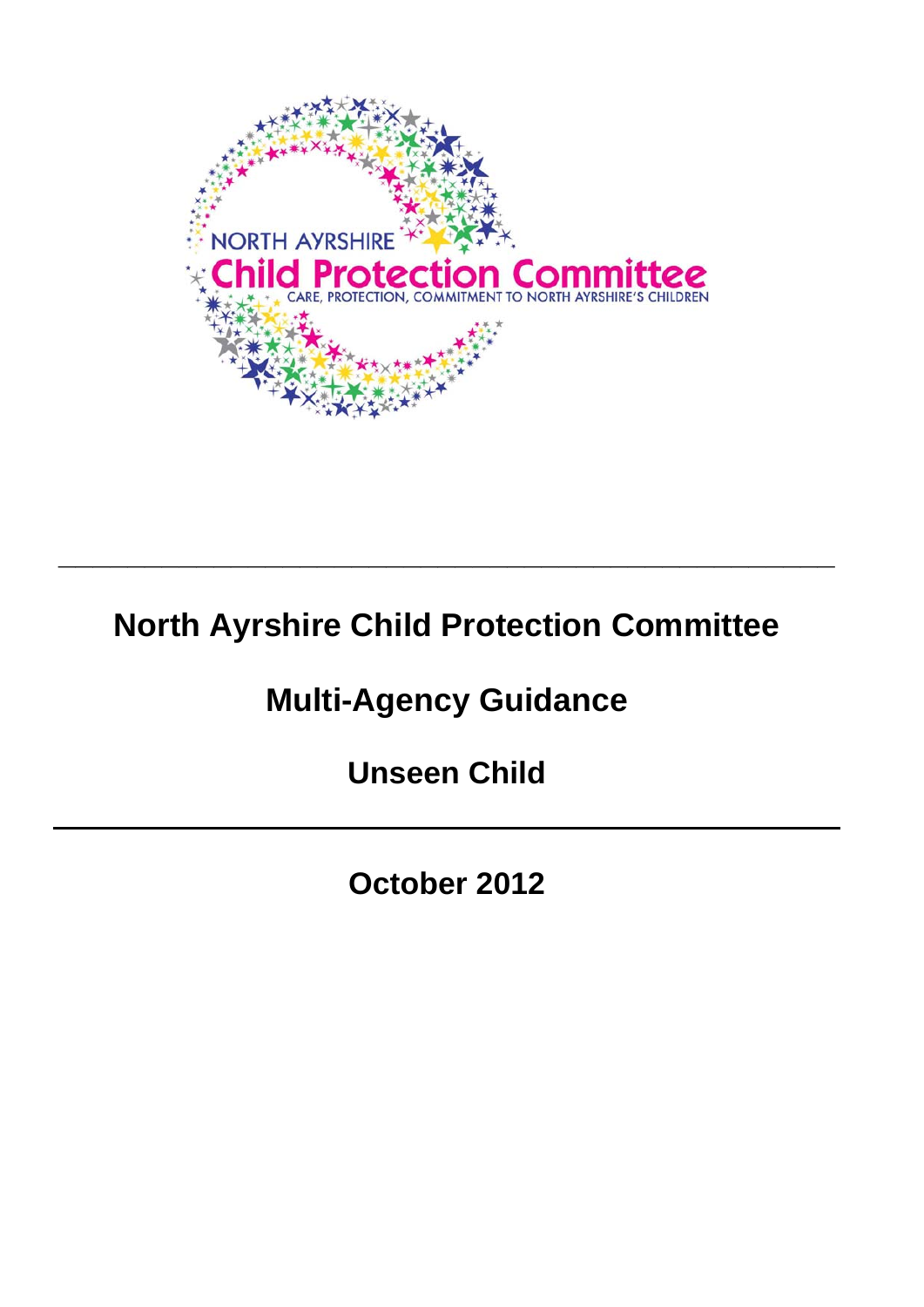| <b>NACPC Document Control Information</b> |                |                              |                               |
|-------------------------------------------|----------------|------------------------------|-------------------------------|
| <b>Document Details</b>                   |                |                              |                               |
| Document Name:                            |                | <b>Unseen Child Guidance</b> |                               |
| <b>Document Version Number:</b>           |                | 5.0                          |                               |
| <b>Document Status:</b>                   |                | <b>FINAL</b>                 |                               |
| <b>Document Owner:</b>                    |                | <b>NA CPC</b>                |                               |
| Prepared by:                              |                | <b>Jillian Russell</b>       |                               |
| Date of first draft:                      |                |                              |                               |
| Date of Current Draft Distribution:       |                |                              |                               |
| Comments to Lead Officer by:              |                |                              |                               |
| Target date for approval by CPC:          |                | 23/10/2012                   |                               |
| <b>Version History</b>                    |                |                              |                               |
| <b>Version Number</b>                     | Date Completed | Changes/Comments             |                               |
| 5.0                                       | 25/10/202      | By 23/10/2012                |                               |
| bution List                               |                |                              |                               |
| Name                                      |                | Version                      | Approval (A) /Information (I) |
| Sheena Gault                              |                | All                          | A                             |
| Joanne Sharp                              |                | All                          | A                             |
| Iain Mitchell                             |                | Āll                          | A                             |
| <b>Jillian Russell</b>                    |                | All                          | A                             |
| Dr Sheila Smith                           |                | All                          | A                             |
| Maureen Bell                              |                | All                          | A                             |
| Sandra Winton                             |                | All                          | A                             |
| David MacRitchie                          |                | All                          | A                             |
| David Summerhill                          |                | All                          | A                             |
| Helen Swann                               |                | All                          | A                             |
| Kim Philp                                 |                | All                          | Α                             |
| Olga Clayton                              |                | <b>All</b>                   | Α                             |
| <b>Mary Docherty</b>                      |                | All                          | A                             |
| Jim McCrae                                |                | All                          | A                             |
| <b>Alastair Cairns</b>                    |                | All                          | A                             |
| <b>Bryan Evans</b>                        |                | All                          | Α                             |
| <b>Jim McDowall</b>                       |                | All                          | A                             |
| Donna McKee                               |                | All                          | A                             |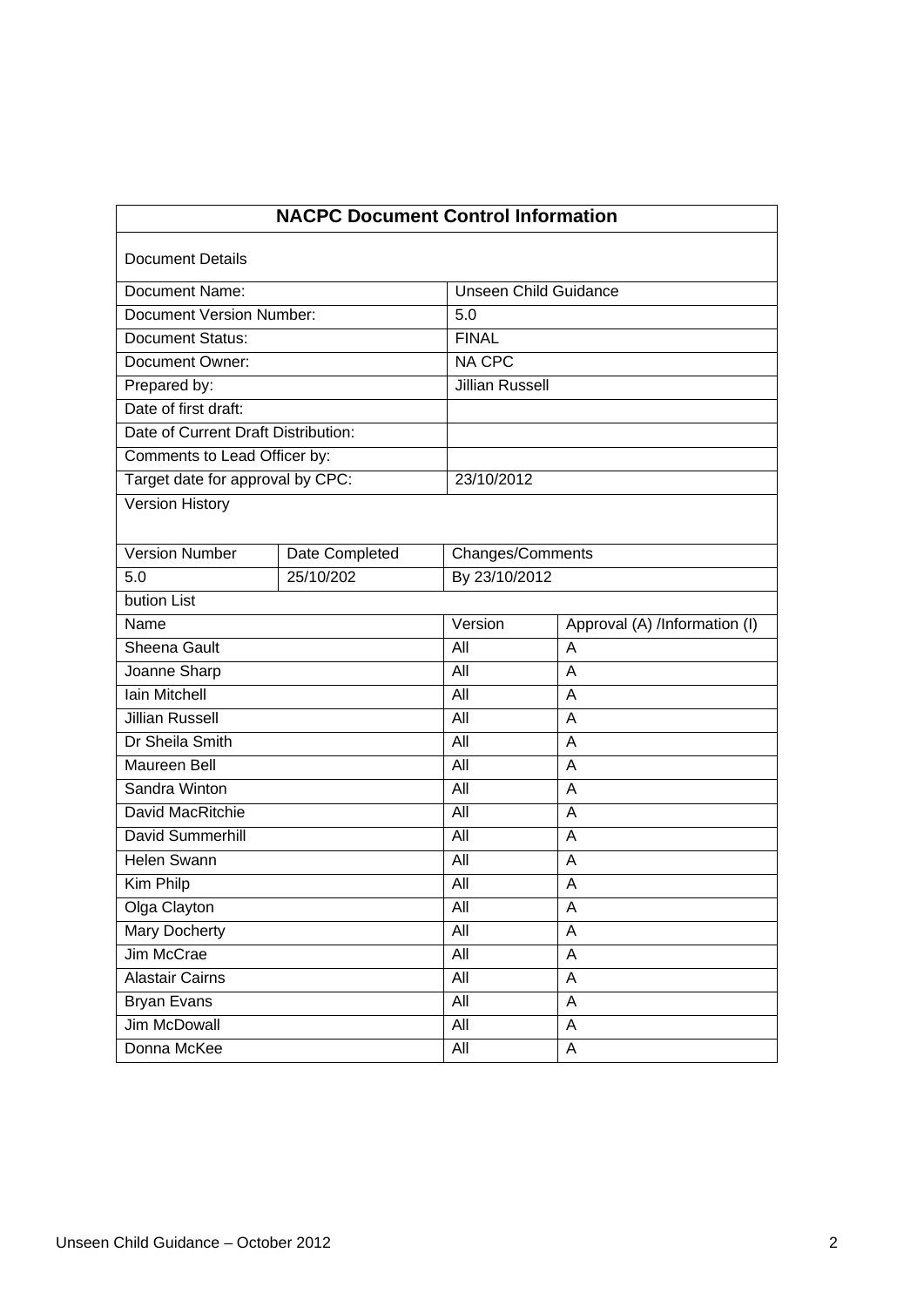The following multi-agency guidance has been produced by North Ayrshire Child Protection Committee to support staff across all agencies who have direct contact with families.

### **This guidance applies to all children and young people in North Ayrshire, not only to those in the child protection system**.

This guidance can be used as an independent document or to support any single agency guidance you may have on the same topic.

This guidance note sits alongside:

- Children Missing from Education Guidance (NAC Education & Skills)
- Missing Families Alert (NHS Avrshire & Arran)
- Missing Children for whom there are child protection concerns (NACPC)

## **1. Definition**

The unseen child is a child who may fall into the following categories:

- Address unknown
- Access is not possible because the parents fail to keep appointments
- Access is specifically denied by the parents
- The parent has repeated explanations for the child's absence, e.g. asleep, with a relative, unwell, outside playing
- There is no reply when calls are made at home

## **2. Identification/awareness**

Staff may become aware of an "unseen" child in a number of ways. While not exhaustive, the following are provided for guidance:

- Responding to a reported concern about a child or providing an agreed service to a child, but staff have been unable to see the child, possibly due to reasons/explanations given as per definition above
- During ongoing contact with a family, staff become aware that a particular child has not been seen in the course of contact with the family for a period of time
- Concern is shared by another professional that they have been unable to see a child

## 3. **Evaluating Concern**

When staff become aware of an "unseen" child, an evaluation of the level of concern must be undertaken. An "unseen" child is not necessarily in itself a concern. Each case is unique and it is the significance of being "unseen" that needs to be assessed. This will particularly focus on the vulnerability of the child in terms of age and stage of development.

Determining the level of concern in relation to an "unseen" child requires multi agency information sharing and assessment. This will need to take into account any known or suspected risks to the child, the length of time since the child has been seen and the nature of involvement of all agencies.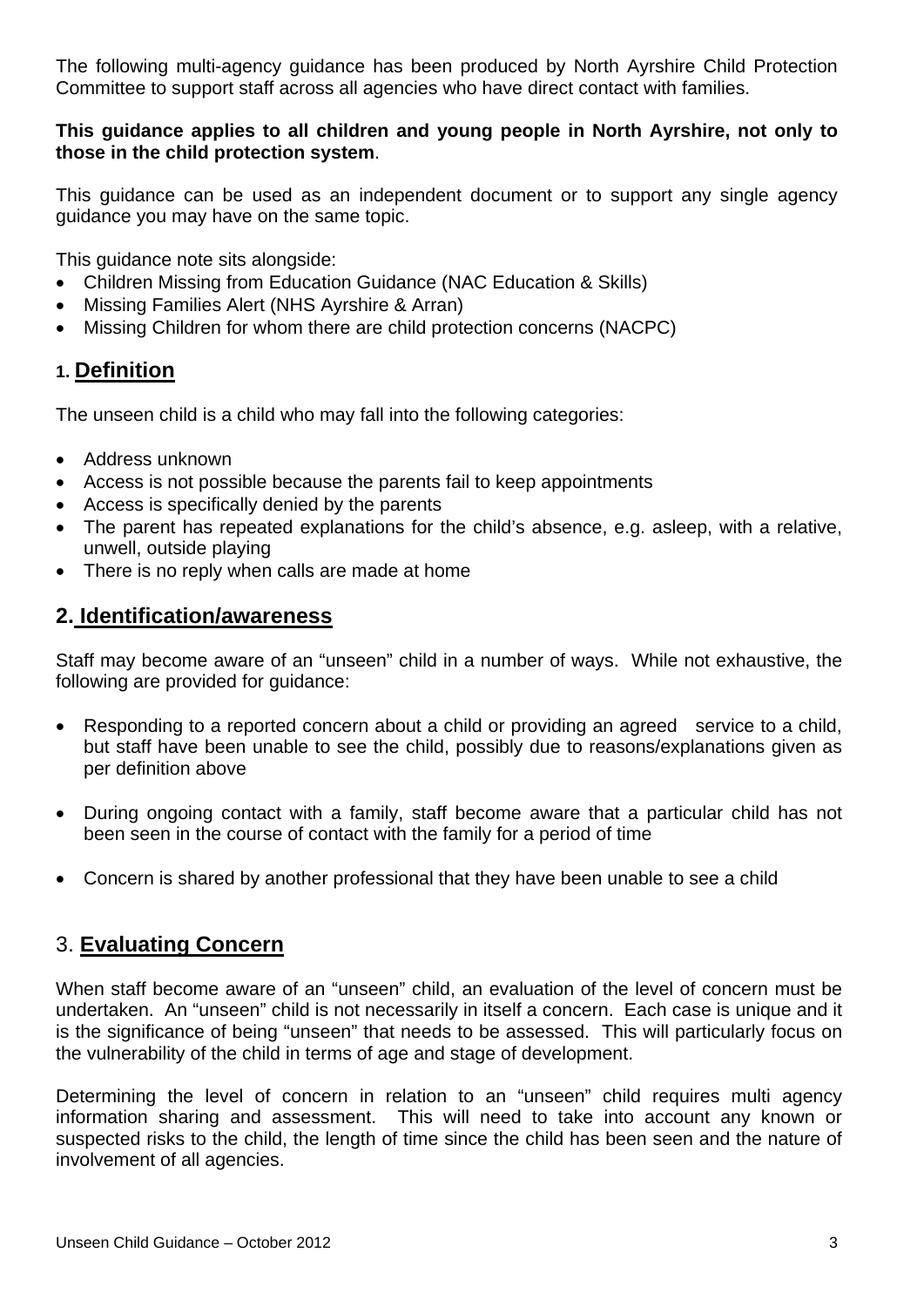The response to such initial assessment should be proportionate to the identified needs and risks for the individual child.

Where there are no existing concerns about a child but those involved with a family become aware that an existing child has not been seen for a period of time during their contact with a family, the staff member must in the first instance discuss these circumstances with their line manager.

It is not possible to be prescriptive about what length of time is significant for "unseen" children in these circumstances. Managers should support staff to reflect on their practice and, as part of this process, to consider whether an "unseen" child may raise a concern.

Questions to consider include:

- Are there factors' impacting on this individual's parenting capacity?
- Is there a way for me to see this child as part of my contact with the family that would help me identify whether I have concerns?
- How long is it since I have seen this child and would I have expected to have seen them more recently?
- Do I know who else is involved with this family and whether they have seen this child?
- Has any other person shared concerns with me about the child?
- Do I need to share any information in order to ensure any needs/risks for this child are identified and addressed?

If there are no factors impacting on parenting capacity, no concerns expressed about the child and the service provided does not typically involve seeing the child, then such an "unseen" child would not typically warrant any further action other than an initial telephone contact with the child's school or early years centre.

However, if during discussion with the line manager, it is agreed that there may be a concern associated with this child being "unseen", the following action should be taken:

- Contact other agencies who may be involved with the family typically health and education.
- Explain your involvement and the background to your concern, ie an "unseen" child.
- Seek information on the nature of involvement of other agencies, including whether and when they have seen the child, and whether there are concerns either about the child or about factors that may impact on parenting.
- If anyone has seen the child, information about the child's presentation must be discussed and taken into account in assessing current circumstances.

Following such information gathering and initial assessment, if concern about the child remains or is established, then an integrated assessment of the child's needs and risks should be initiated.

The professional who first became aware of the concern about the "unseen" child should make a referral to social services and initiate an integrated assessment, the referral should not wait until the assessment is completed.

#### **There are some circumstances where any period of a child being "unseen" is potentially significant.**

Specifically, this would be the case where there are existing concerns about a child, including child protection concerns.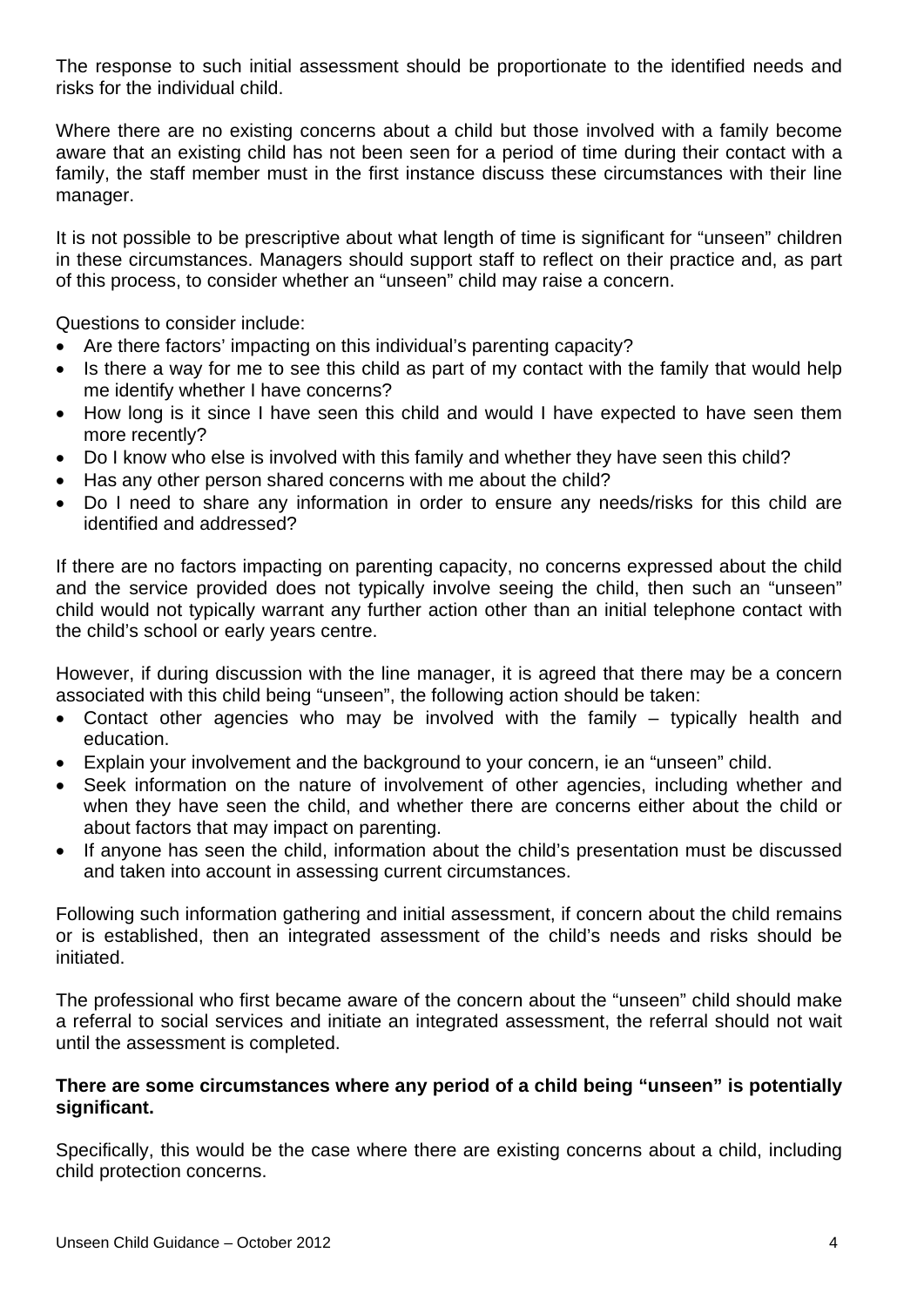Many contacts with families are planned – either at home or in an office/clinic environment. The frequency of such contact should be specified in the child protection plan or child's plan. This then provides some guidance in respect of individual children when determining at which point an absence of contact becomes "significant".

For children on the child protection register, whenever there is a failed contact (eg. failed to attend appointment, unable to gain access to the home, not able to see the child) responsive action must be taken immediately.

In these cases, if the child has not been seen within one day of attempted contact, then this must be brought to the attention of the Lead Professional and consideration given to convening a multi agency meeting. For children on the child protection register, this would typically be a core group meeting. For all other children, this would be a planning meeting or a professional discussion.

The person who is raising the concern is responsible for **speaking directly** to the Lead Professional / Social Worker and ensuring action is agreed. This may involve following up the initial sharing of concern with further phone calls.

Multi agency meetings can then consider all known information and agree actions to secure the assessment of the child's risks and needs. This can include legal measures such as a Child Protection Order.

If there is a concern about the immediate safety of an "unseen" child, legal measures can be considered immediately, prior to any multi agency meeting.

#### **Summary of responsive action:**

- 1. In the case of home visits, arrange to return later in the day if possible.
- 2. In the case of office/clinic appointments, attempt to contact the family to obtain an explanation for failure to attend.
- 3. Contact all other relevant agencies contributing to the child's plan or child's protection plan to share information about the failed contact and identify if any other professional has seen the child. Seek information about any current concerns.
- 4. Where possible, explain clearly to parents the need to see the child.
- 5. If applicable, return to the house as arranged.
- 6. If, at this stage, the child remains unseen by any professional, this must be discussed with the Lead Professional/Social Worker and a plan of action agreed. (If the worker is unavailable, speak to the Team Manager)
- 7. The discussion and action agreed with the Lead Professional / Social Worker must be confirmed in writing within 24 hours and shared with all agencies involved with the family.

Where concern about a potential "unseen" child has been raised by another professional all staff involved with a family must give consideration to how they can share information in order to contribute to any assessment of risk and need for that child.